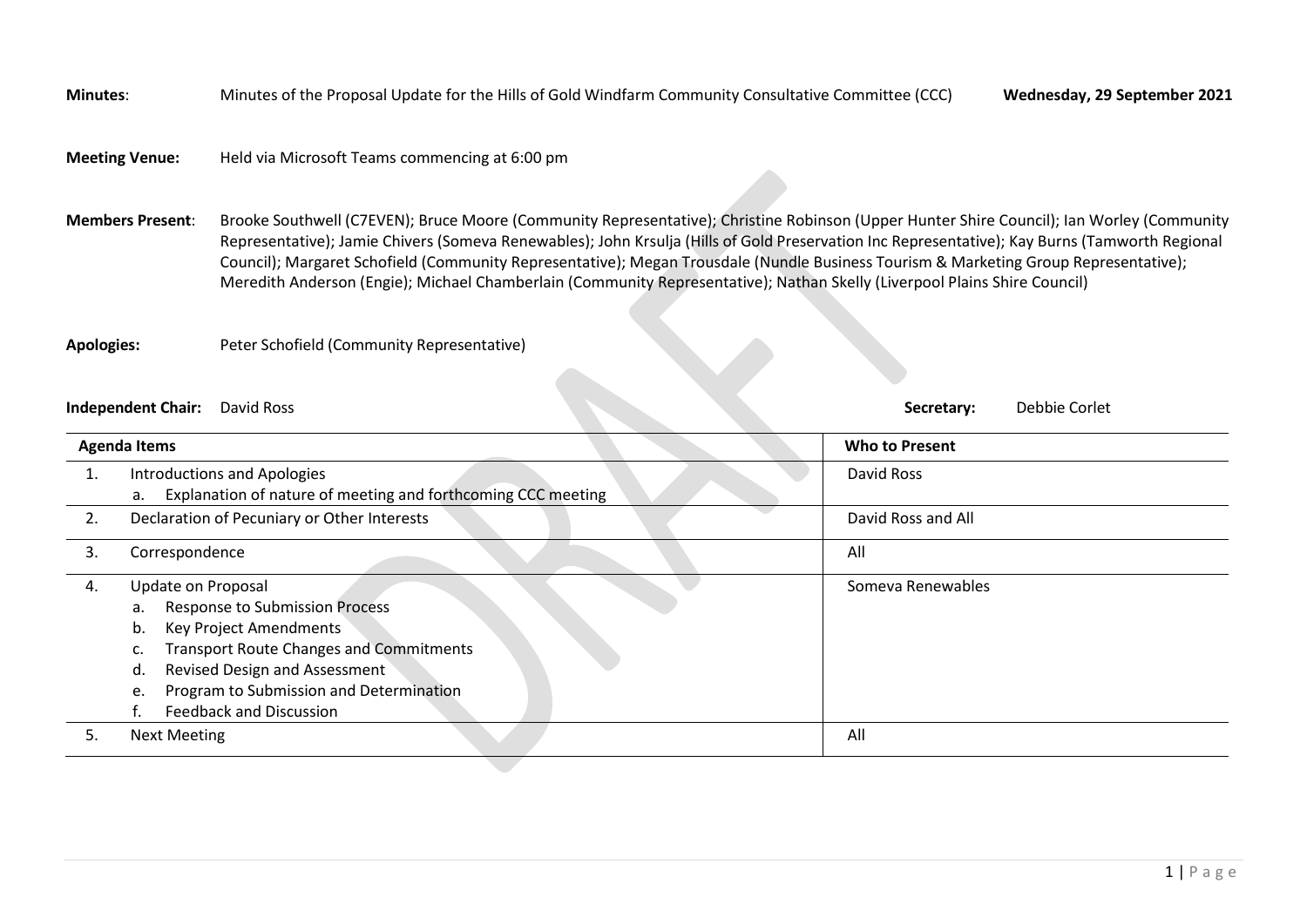| <b>Agenda Item</b> | <b>Discussion</b>                                                                                                                                                                                                                                                                                                                                                                                                                                                                               | <b>Action/By Whom</b> |
|--------------------|-------------------------------------------------------------------------------------------------------------------------------------------------------------------------------------------------------------------------------------------------------------------------------------------------------------------------------------------------------------------------------------------------------------------------------------------------------------------------------------------------|-----------------------|
| 1.                 | <b>Introduction and Apologies.</b>                                                                                                                                                                                                                                                                                                                                                                                                                                                              |                       |
|                    | David welcomed everyone to the meeting. David explained that this meeting is not a formal CCC meeting but we are here<br>to talk about the changes to the proposal and for Jamie and his team to answer questions. A formal CCC meeting may<br>happen later in the year when Jamie and the team will talk about responses to submissions.                                                                                                                                                       |                       |
|                    | David also wanted to thank a few members who are no longer part of the CCC: Donna from Liverpool Plains Shire Council and<br>also Sandra from WEP. Nathan was welcome to the CCC, having replaced Donna and also welcomed Brooke from C7EVEN<br>who is supporting the Hills of Gold windfarm team.                                                                                                                                                                                              |                       |
|                    | Jamie explained Meredith's role. Meredith has a background in renewables for over a decade now and a degree in<br>Environmental Science. She'll be the environmental representative on the proposal.                                                                                                                                                                                                                                                                                            |                       |
| 2.                 | <b>Declaration of Pecuniary or Other Interests</b><br>David advised that he is paid a fee to chair the meeting as is Debbie for taking the meeting minutes.                                                                                                                                                                                                                                                                                                                                     |                       |
| 3.                 | Correspondence                                                                                                                                                                                                                                                                                                                                                                                                                                                                                  |                       |
|                    | David observed that he had received some emails from CCC members on the day of the meeting about the nature of the<br>meeting and clarification about roles on the proposal team, specifically who is the Environmental Rep. He hoped that his<br>opening comments clarified any confusion.                                                                                                                                                                                                     |                       |
| 4.                 | <b>Update on Proposal by WEP</b>                                                                                                                                                                                                                                                                                                                                                                                                                                                                |                       |
|                    | Jamie - I'll discuss some of the key changes in the project and some of the revised assessments that have been done. There<br>will be a lot of detail in the Response to the Submissions later in the year but today is about what the key changes are.                                                                                                                                                                                                                                         |                       |
|                    | We received 593 unique submissions through the public which came from 60 NSW LGAs as well as nine interstate LGAs.<br>There has been a lot of interest in this project and a little over half came from Councils that the project is located in.                                                                                                                                                                                                                                                |                       |
|                    | Jamie - observed that, with the recent announcement by the NSW Government of 50% emission reduction by 2050 as well<br>as the NSW Governments Renewable Energy Policy, he believed that there's a real pull for projects like this. The key theme<br>is that this project received more submissions for a wind farm than for any previous proposal, including supporting<br>submissions. There is obviously a divide in views with some strong views of concerns also on the project of course. |                       |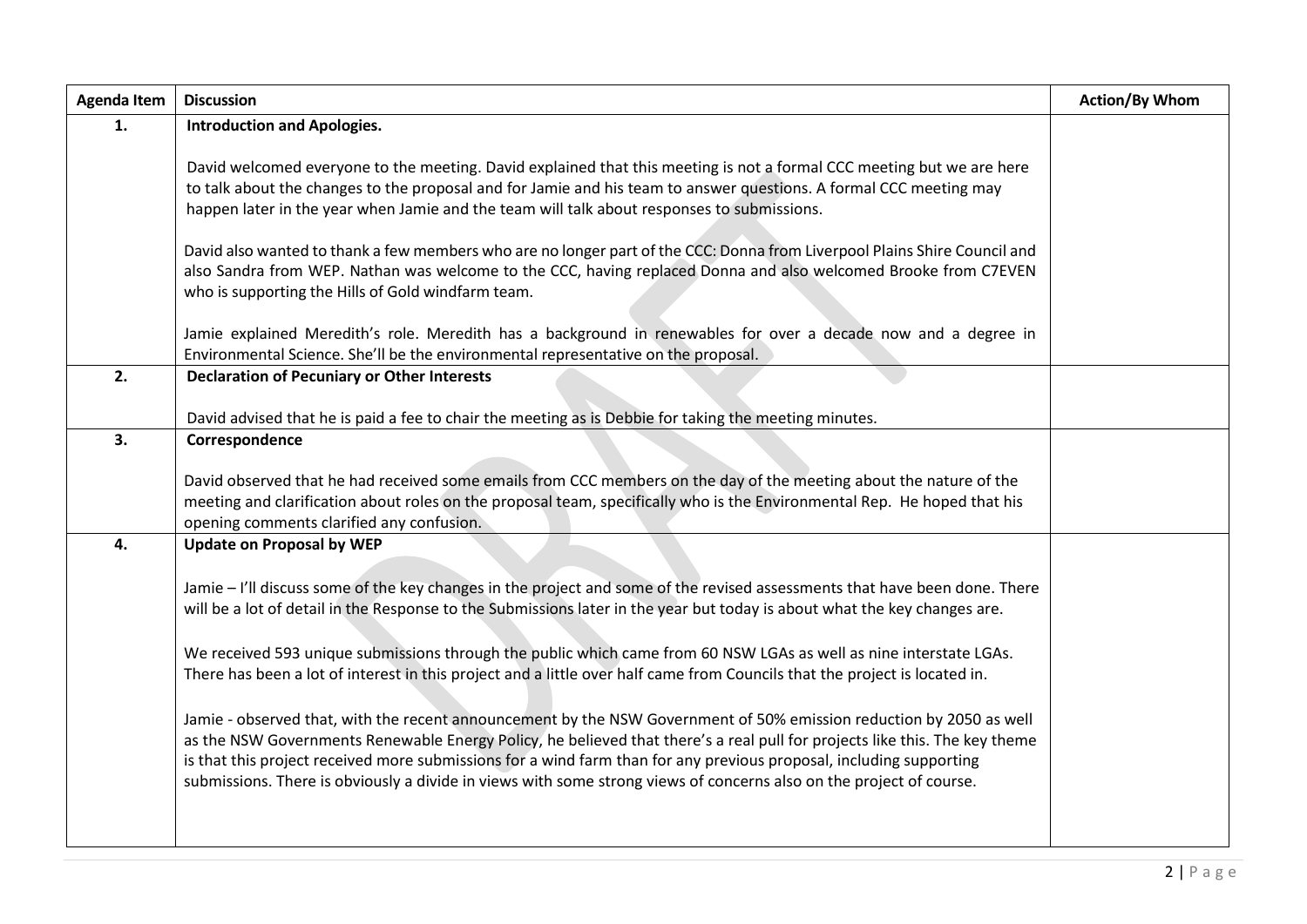| <b>Agenda Item</b> | <b>Discussion</b>                                                                                                                                                                                                                                                                                                                                                                                                                                                                                                                                                                                                                                                                                                                                                                       | <b>Action/By Whom</b> |
|--------------------|-----------------------------------------------------------------------------------------------------------------------------------------------------------------------------------------------------------------------------------------------------------------------------------------------------------------------------------------------------------------------------------------------------------------------------------------------------------------------------------------------------------------------------------------------------------------------------------------------------------------------------------------------------------------------------------------------------------------------------------------------------------------------------------------|-----------------------|
|                    | Engie has revised the Community Enhancement Fund commitment which has increased to \$3,000 per turbine, based on the<br>number of turbines that were previously presented in the public exhibition which was 70 turbines. It is subject to any<br>further material changes, but Jamie observed that Engie are trying to maintain consistency in what has been offered.<br>Engie have also committed to a construction phase community grants program which is still in preliminary discussions at<br>the moment but that's a commitment of \$150,000 during the construction phrase and really open to ideas and feedback on<br>how best that money can be spent. The \$150,000 will be at Engie's discretion and will not be allocated by the Community<br>Enhancement Fund committee. |                       |
|                    | Key Issues and Consultation - the key issues are landscape and visual, jobs forecast, traffic and transport, biodiversity, soil<br>and water, Devils Elbow Bypass, noise and vibration, hazards, Morrisons Gap Road access. We've met with community<br>groups. There are residents who have specific concerns who are quite close, and we have tried to meet with some of those<br>people to better understand and present back to them some of the changes and reassess impacts.                                                                                                                                                                                                                                                                                                      |                       |
|                    | Project Amendments - Removal of and minor relocating of facilities and turbines. Realignment of roads. Realignment of<br>transmission line. Removal of transport route options. Low intensity aviation lights and shields, increased neighbour<br>agreements, increase in Voluntary Planning Agreement offer, new community sponsorship budget during construction,<br>transport commitments around Nundle and Morrisons Gap Road.                                                                                                                                                                                                                                                                                                                                                      |                       |
|                    | Jamie - we have removed five turbines from the project layout, mainly due to the visual impact and biodiversity impact,<br>specifically around bats and koalas. Changes have been made to the realignment of roads and transport route options to<br>avoid earthworks and biodiversity and community impacts and reduce the footprint. We have reduced the development<br>footprint from 513ha down to 300ha. Within that 300ha, 100ha is permanent roads and hard stands and 200ha is<br>temporary and also committed to being rehabilitated. A lot of the reduced impact is in native vegetation (75ha) reduction.                                                                                                                                                                    |                       |
|                    | Jamie - we've had quite a lot of consultation with CASA as aviation lights was something that we heard was a concern from<br>the community. We had agreement from CASA to lower the lighting requirements from 2,000 to 200 Candela. Also agreed<br>to an Aviation Lighting Plan, so we will not need to light every turbine - CASA agreed to 28 of the 65 turbines being lit.<br>Engie have also committed to install lighting shields on those turbines which will prevent light spill.                                                                                                                                                                                                                                                                                               |                       |
|                    | He observed that changes were made along the transmission line route to reduce the biodiversity impact.<br>Map - Transport Route Changes and Commitments - Jamie described the new proposed transport route. The tower<br>transport route for oversize / over mass through Tamworth coming down through Nemingha, Dungowan, Woolomin and<br>into Nundle has been removed and the route along Lindsay's Gap Road previously proposed for the blades and other<br>components is now the route for all components.                                                                                                                                                                                                                                                                         |                       |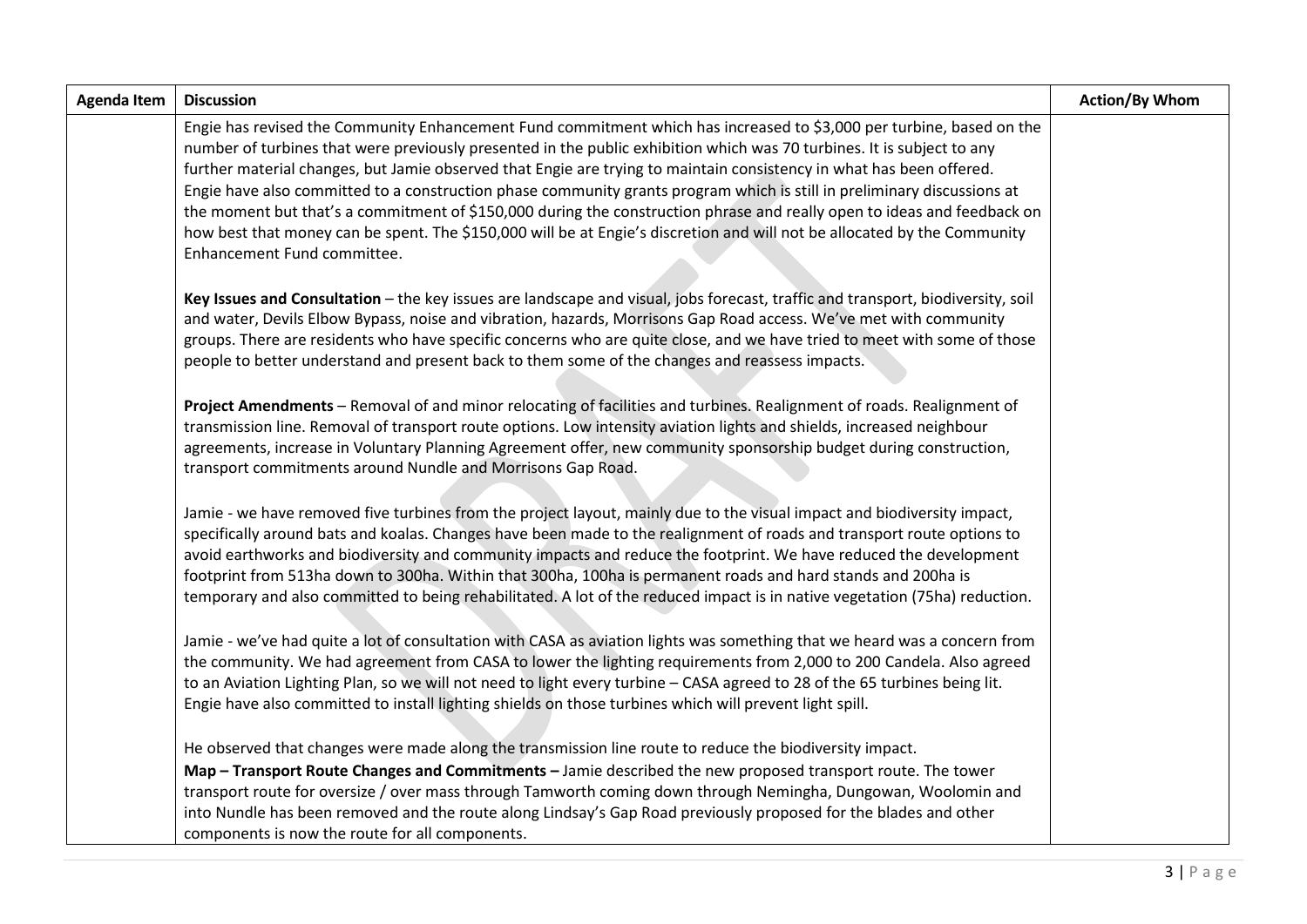| <b>Agenda Item</b> | <b>Discussion</b>                                                                                                                                                                                                                                                                                                                                                                                                                                                                                                                                                                                                                                                                                                                                                                                                         | <b>Action/By Whom</b>                                                                   |
|--------------------|---------------------------------------------------------------------------------------------------------------------------------------------------------------------------------------------------------------------------------------------------------------------------------------------------------------------------------------------------------------------------------------------------------------------------------------------------------------------------------------------------------------------------------------------------------------------------------------------------------------------------------------------------------------------------------------------------------------------------------------------------------------------------------------------------------------------------|-----------------------------------------------------------------------------------------|
|                    | Jamie noted that increases proposed traffic on the route. To address that, a lay-by is proposed to help with any build-up of<br>traffic behind oversize / over mass, predicted to be less than six per day over the nine months. Routes through parts of the<br>Nundle including residential areas have been removed and parking restrictions proposed for project related traffic and<br>restrictions for project workers on the main street. A temporary car park has been proposed for them. Changes will avoid<br>the roads with potential heritage impacts in Nundle and a number of creek crossings. Traffic would be focused on Barry<br>Road and proposed additional laybys on Barry Road and on Morrisons Gap Road to address potential congestion with road<br>widening on Morrisons Gap Road.                  |                                                                                         |
|                    | Jamie - proposed traffic numbers have been changed from 500 trips per day to a little over 300. That includes light vehicles,<br>water trucks and regular trucks during peak construction, compared to an existing 850 return trips in and out of Nundle per<br>day and 72 forestry related vehicle movements per day. Additional commitments have been made, for example, to provide<br>residents on Morrisons Gap Road and Shearers Road with radios so they can contact Site Managers. There will be a text<br>service that people can register with so they can receive text messages about transport including the oversize / over mass<br>transport. Engie propose to set up a permanent office in Nundle during construction and employing someone from the<br>local region to provide information on the project. |                                                                                         |
|                    | Further Assessment / Detailed Design - Reduction in native vegetation removal by 75ha from 208ha to 132 ha -<br>rehabilitation of 200ha committed. Reduction in impact to Koala Habitat by 14ha. Commitment to "spot and relocate" to<br>identified greater than 3,000ha of neighbouring nature reserve habitat. No Class 7 or 8 soils on development footprint and<br>suitable for wind farm construction. It was noted that only two koalas were spotted during the surveys.                                                                                                                                                                                                                                                                                                                                            |                                                                                         |
|                    | Jamie noted that the team reached out to the business community to understand their views on some of these changes<br>and received confirmation from the majority of them that they did support these transport routes being proposed and<br>committed to and particular a lot of support on the transport route itself.                                                                                                                                                                                                                                                                                                                                                                                                                                                                                                  |                                                                                         |
|                    | A member asked if landholders required for laybys and road upgrades on the transport route had been consulted.<br>Jamie - all required landholders for road upgrades had been consulted on the transport route.                                                                                                                                                                                                                                                                                                                                                                                                                                                                                                                                                                                                           |                                                                                         |
|                    | A committee member observed that they were pleased with the proposed traffic changes. Hopefully what improvements<br>are there will be long lasting. Anything done on the main road will have a longer lasting benefit.                                                                                                                                                                                                                                                                                                                                                                                                                                                                                                                                                                                                   | ACTION 1 - Road<br>upgraded on Crawney<br>Road $-$ is it related to<br>the project or a |
|                    | Another member observed that they were approached by people, concerned that Crawney Road data wasn't included in<br>the EIS, including the school bus route. The concern was that it is an unsealed road. The residents want confirmation from<br>Jamie that Crawney Road will not be utilised for any of the workers or will the data for the roads be provided and the dirt                                                                                                                                                                                                                                                                                                                                                                                                                                             | landowner                                                                               |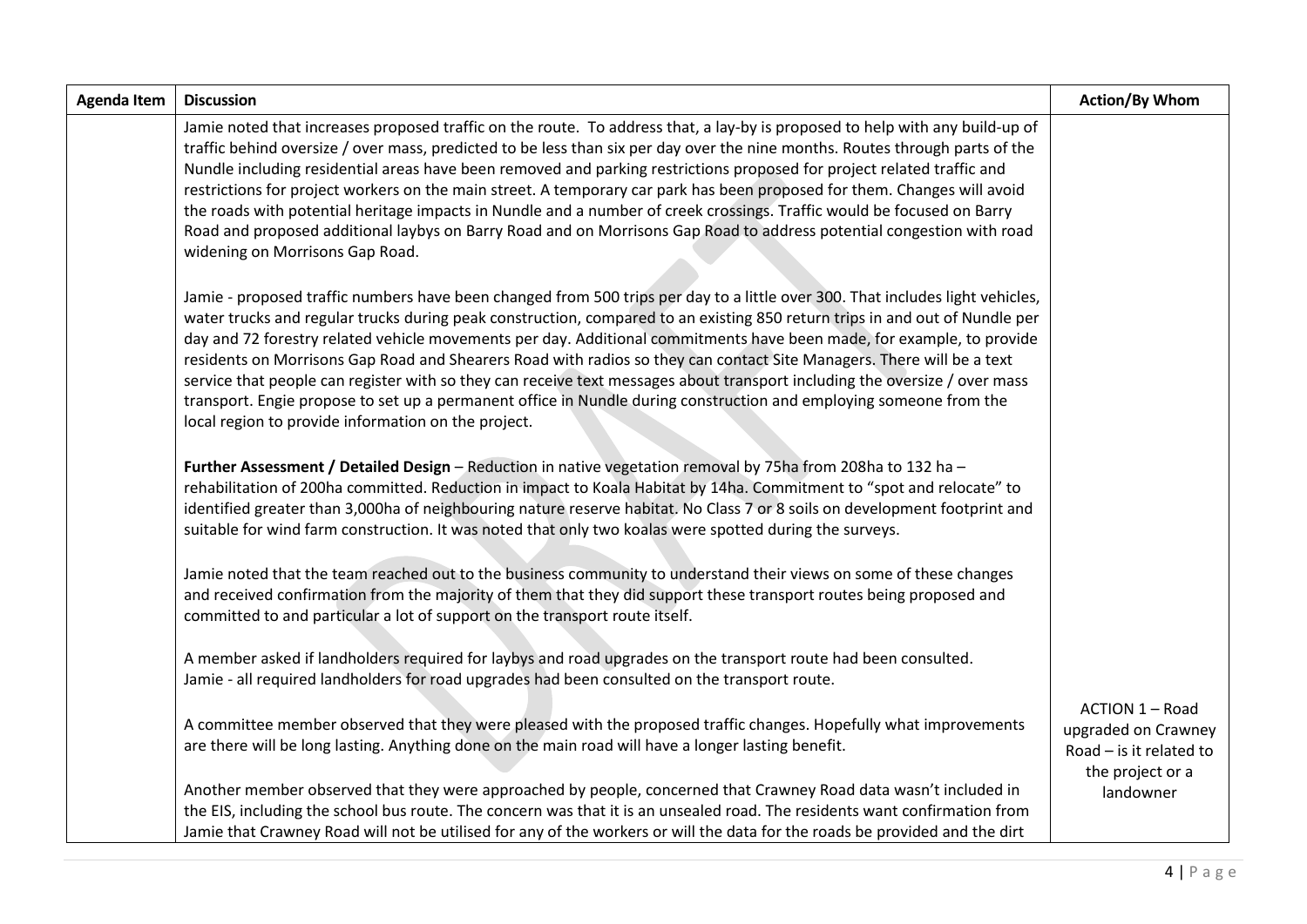| <b>Agenda Item</b> | <b>Discussion</b>                                                                                                                                                                                                                                                                                                                                                                                                                                                                                                   | <b>Action/By Whom</b>                                                                    |
|--------------------|---------------------------------------------------------------------------------------------------------------------------------------------------------------------------------------------------------------------------------------------------------------------------------------------------------------------------------------------------------------------------------------------------------------------------------------------------------------------------------------------------------------------|------------------------------------------------------------------------------------------|
|                    | road sealed? Would all proponents and constructions workers utilise only one route that you have identified up through<br>Nundle and up through Hanging Rock and Morrison's Gap Road and won't be coming along Crawney Road?<br>Jamie - The work that is going on down there now has nothing to do with the project which I assume is the landowner<br>upgrade. To be clear about the 300 trips a day, this is the accumulation of roughly 120-130 light vehicles, water trucks,                                    | ACTION 2 - Jamie to<br>provide breakdown of<br>vehicles                                  |
|                    | roughly 120 heavy vehicles and over size and over mass. We have assessed Crawney Road for use by light vehicles,<br>including light vehicles travelling over Crawney Pass from the Hunter Valley. There will be no heavy vehicles using that road<br>as it is not suitable coming over the Crawney Pass. The numbers provided would be clarified in the Response to Submission<br>Report.                                                                                                                           | <b>ACTION 3 - Transport</b><br>Management Plan to<br>be discussed at next<br>CCC meeting |
|                    | The community member emphasised that the main concern people want addressed is the sealing of Crawney Road up to<br>the bypass and the school bus route along Crawney Road that wasn't assessed in your EIS.<br>Jamie - School bus routes will be in the Transport Management Plan. We aren't proposing to seal any of Crawney Road as<br>it won't be used for heavy vehicles, only very light use for light vehicles.<br>Community member observed that could be hundreds per day once you get to the western end. |                                                                                          |
|                    | Another community member asked Jamie if there was an intention to plan an access point for traffic at that western end of<br>the project either off Crawney Road or off a property on Crawney Road?<br>Jamie - No it is not part of our Project proposal. It was assessed in the earlier days, but it was determined not to be the<br>most efficient for a number of reasons including biodiversity and community impacts.                                                                                          |                                                                                          |
|                    | Community member noted they've been chatting to CASA re the lighting plan, and would like to know if there is a wind<br>farm in Australia that is currently using the 200-candela strength lighting and the shielding, please?<br>Jamie - I think that is a fairly recent change by CASA and I know we're not the only project being allowed to do that. Where<br>those projects have been built with the new reduced lighting requirement, I'll need to take that away.                                            | ACTION 4 - Jamie to<br>get more information<br>from CASA                                 |
|                    | Jamie then received questions on laybys (no layby proposed along the length of Lindsay Gap Road) and the location of the<br>temporary car park. He noted that the location of the layby is subject to discussion with Tamworth Regional Council there<br>will be one somewhere on Lindsay Gap Road. Furthermore, the team haven't finalised a location for the car park, although<br>it will need to be close to town. Will need to work with local landowners to find a suitable place.                            | ACTION 5 - Jamie to<br>share examples of the<br>shielding from CASA                      |
|                    | There were follow-up comments and questions from community member as to whether the location of the temporary car<br>park will be finalised before the Response to Submissions as that's very important from a tourism perspective. Some of the<br>issues that have been raised with them from people in town are: where is it going to be? What's the visual impact of that                                                                                                                                        |                                                                                          |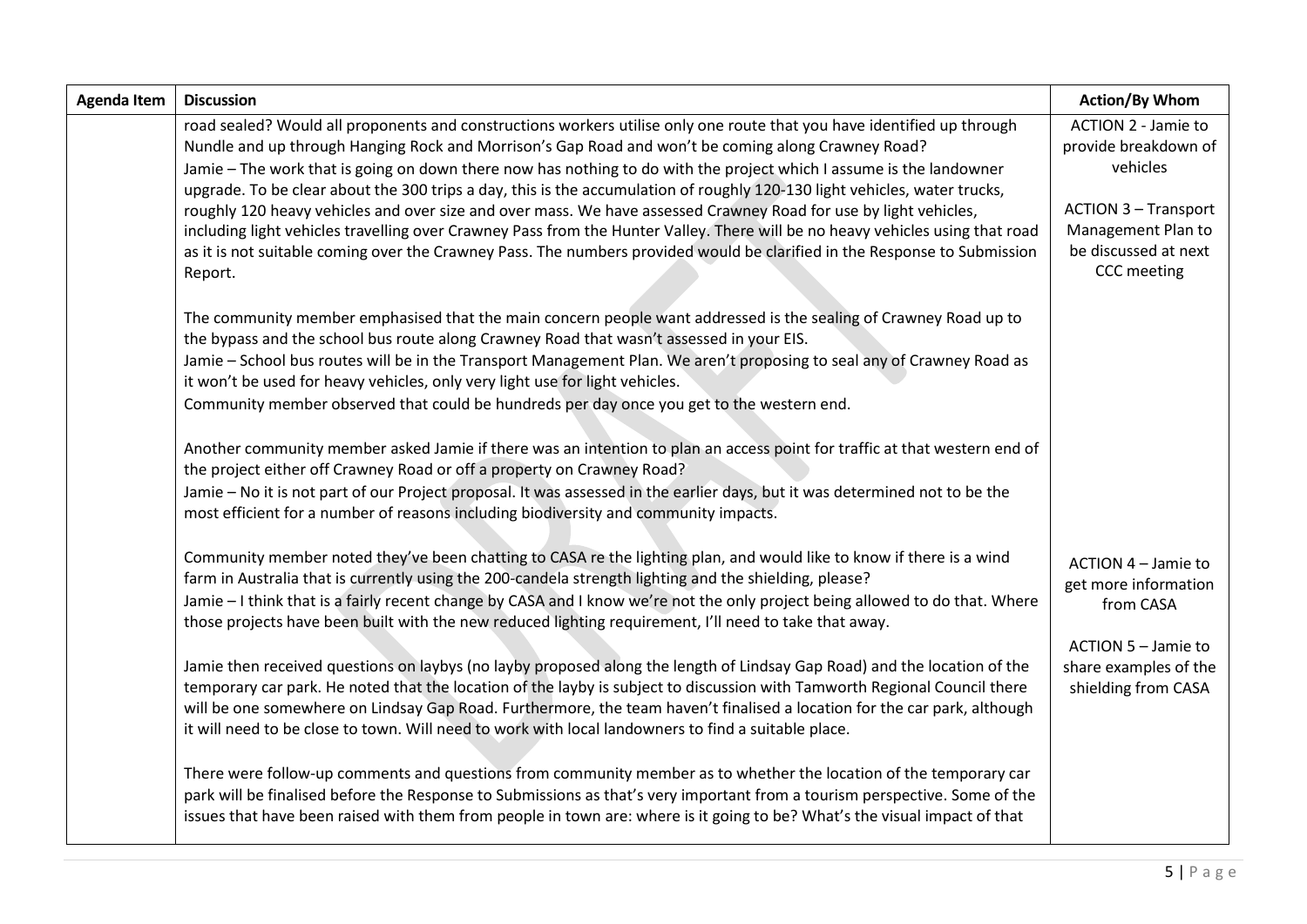| <b>Agenda Item</b> | <b>Discussion</b>                                                                                                                                                                                                                                                                                                                                                                                                                                                                                                                                                                                                                                                                                                                                                                                                                                                                                                                                            | <b>Action/By Whom</b>                                                                  |
|--------------------|--------------------------------------------------------------------------------------------------------------------------------------------------------------------------------------------------------------------------------------------------------------------------------------------------------------------------------------------------------------------------------------------------------------------------------------------------------------------------------------------------------------------------------------------------------------------------------------------------------------------------------------------------------------------------------------------------------------------------------------------------------------------------------------------------------------------------------------------------------------------------------------------------------------------------------------------------------------|----------------------------------------------------------------------------------------|
|                    | temporary car park, the fencing, or any paving? What you're talking about is a very big change to the whole character of<br>Nundle and surrounds that they didn't think had been communicated thoroughly to all residents.<br>Jamie - We need to make sure that we are sensitively sighting it from existing heritage buildings within Nundle and we<br>have received feedback from the community on those heritage buildings specifically. I'm happy to take that away and talk<br>to you about some of the proposed locations as we're able to and whether they are suitable or not. The car park is a<br>reaction to try to find ways to respond to some of the concerns that have been raised and also sighted appropriately.                                                                                                                                                                                                                            |                                                                                        |
|                    | Jamie was asked about whether there is a proposal to bus half the workers up to the work site from Tamworth? What<br>number of vehicles are you talking about now and is that number consistent with what is in the EIS?<br>Jamie - There has been a change in the assumptions for how people will travel to site due to covid, to consider safety as<br>well so that anyone that is up there can get back down safely. We haven't made changes to the assumptions for the<br>transport numbers but on the whole the number of vehicles has come down. I'm looking at some of the transport numbers<br>and in terms of light vehicles, it's 70 one-way trips in peak and 155 daily trips (that's return).                                                                                                                                                                                                                                                    |                                                                                        |
|                    | A community member commented about the proposed layby on Lindsay Gap Road. The log trucks are already a problem.<br>So, you're going to bring all the heavy vehicles along there with just one layby between there and coming into Nundle. The<br>member believed that there had been an inability to answer community questions about the location of the car park -<br>there has been plenty of time to sort that out - and the four other laybys.<br>Jamie - Those four laybys are where we are proposing them. One layby is labelled incorrectly, and I can change that. In<br>response to member's concerns about extra traffic, Jamie observed that he is talking about 63 one-way trucks a day during<br>peak construction compared to the 72 forestry trucks that already use that road. Likewise, the traffic data we have is 845<br>movements in and out of Nundle every day (peak) including over size / over mass trucks and 155 light vehicles. | ACTION 6 - Re-label<br>one layby                                                       |
|                    | David - 63 truck movements one way during peak construction. How long will peak last for?<br>Jamie - I know transport over size / over max is a 9-month period. Peak construction may be different to that - it may be a<br>little longer than a year.                                                                                                                                                                                                                                                                                                                                                                                                                                                                                                                                                                                                                                                                                                       | <b>ACTION 7 - Confirm</b><br>number of trucks<br>through the peak<br>construction time |
|                    | Jamie – We have worked to avoid impact in a number of ways, and this will become more refined as we go into final<br>design. What is being presented now is not the end and there will be further opportunities to reduce impact. Some of the<br>assessments that were changed and hopefully pick up on some of the concerns that you had: more flora and fauna surveys<br>completed over a couple of weeks which included the bat and other species' habitat surveys; geomorphology, looking at<br>the detailed topography and what would be suitable for bat habitat. We undertook additional flora and fauna biodiversity<br>assessment to get more certainty as there were concerns that we might have missed some species. We needed to do a<br>detailed design of Devils Elbow for a number of community members, that is proposed as a private bypass, not a public                                                                                   |                                                                                        |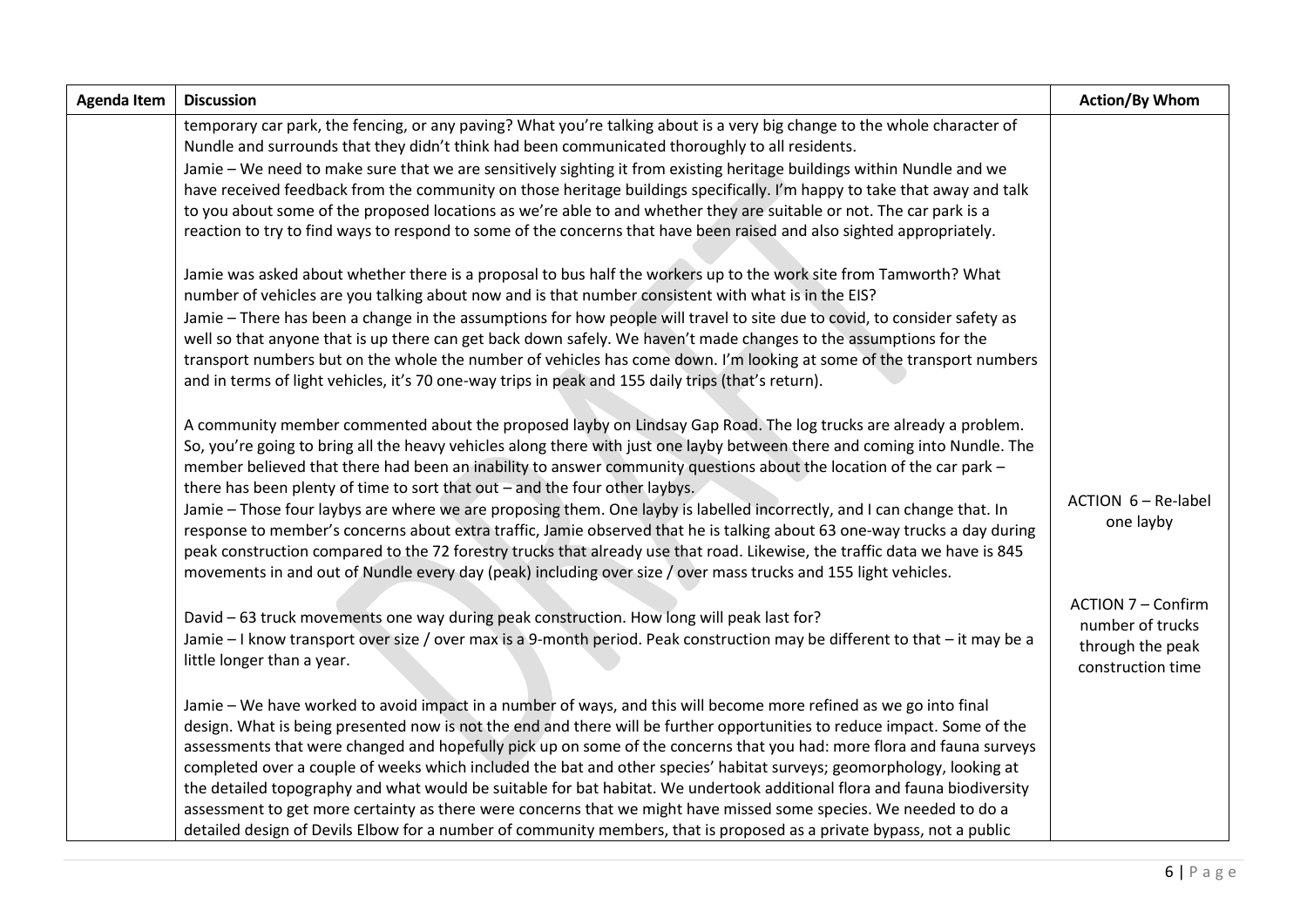| <b>Agenda Item</b> | <b>Discussion</b>                                                                                                                                                                                                                                                                                                                                                                                                                                                                                                                                                                                                                                                                                                                                                                                                                                                                                                                                                                                                                                                                                     | <b>Action/By Whom</b> |
|--------------------|-------------------------------------------------------------------------------------------------------------------------------------------------------------------------------------------------------------------------------------------------------------------------------------------------------------------------------------------------------------------------------------------------------------------------------------------------------------------------------------------------------------------------------------------------------------------------------------------------------------------------------------------------------------------------------------------------------------------------------------------------------------------------------------------------------------------------------------------------------------------------------------------------------------------------------------------------------------------------------------------------------------------------------------------------------------------------------------------------------|-----------------------|
|                    | bypass. We will be presenting a detailed design of that as well as a revision on the Statement of Heritage Impacts. We<br>wanted to look at the jobs and economic forecast again and a breakdown of where those jobs are actually coming from and<br>make sure we were comfortable. There were concerns that some of those job numbers were "over" forecast.                                                                                                                                                                                                                                                                                                                                                                                                                                                                                                                                                                                                                                                                                                                                          |                       |
|                    | Jamie - The Biodiversity Assessment Report has had a significant overhaul, including through design revisions to look at bat,<br>koala and glider habitat and see where we could avoid impacts. We have been able to reduce koala habitat affected by<br>14ha from 50ha. That still presents a 36ha impact which still is something we are sensitive to and can provide some<br>context. There's only seven koalas registered as being spotted within 10 kms of the site and we only found two in that<br>extensive survey effort. Engie have committed to a spot and relocate. So, if we did find koalas through preconstruction or<br>construction, there will be a spotter and handler onsite to move koalas from the area into high quality habitats surrounding<br>the project. We've significantly reduced native vegetation impact by 75% to bring that down to 132ha. That 132ha is not<br>high impact, high condition. There's a lot of derived native grassland. It looks like pasture, but it's derived from native<br>species.                                                            |                       |
|                    | Jamie also described the revision of geotechnical studies with respect to the presence of Class 7 or 8 soils. As part of that<br>the team reassessed the erosion risk and the class and can confirm with certainty that there is no Class 7 or Class 8 which<br>were considered to be conservation type soils.<br>The team have also been working with neighbouring landowners to identify where there is high quality habitat and where<br>biodiversity offset sites can be created to offset some of the impact that we can't avoid. This has involved speaking to<br>landowners about that and some of those sites will create wildlife corridor opportunities between Wallabadah Nature<br>Reserve, Crawney National Park and Ben Halls Gap National Park. Jamie appreciated there was some concern around the<br>level of detail of the Biodiversity Offset Strategy in the EIS; there is more detail on that in the Response to Submission.                                                                                                                                                     |                       |
|                    | A community member wanted to ask about the reference to the majority of the businesses in agreement with proposed<br>transport route changes. Was Jamie only speaking about businesses who are in the Nundle Business Marketing Group? Did<br>that go out to the primary producer businesses as well? The member knew a lot of people who didn't get it.<br>Jamie - No, I'm talking about businesses that responded to the survey that was sent out. So, we had 55 responses to a<br>business survey and I'm talking about the results of that which is a good sample size of the businesses in the area. We did<br>get responses from primary production businesses, yes, within that survey. I'll need to check as I don't have the list of who<br>it went out to, but it was quite an extensive list. By the looks of some of the results, there were quite a few primary<br>production businesses who responded to that. It certainly has gone out to some. We are getting a lot of feedback from the<br>Nundle Business and Tourism Marketing group and businesses on the main street of Nundle. |                       |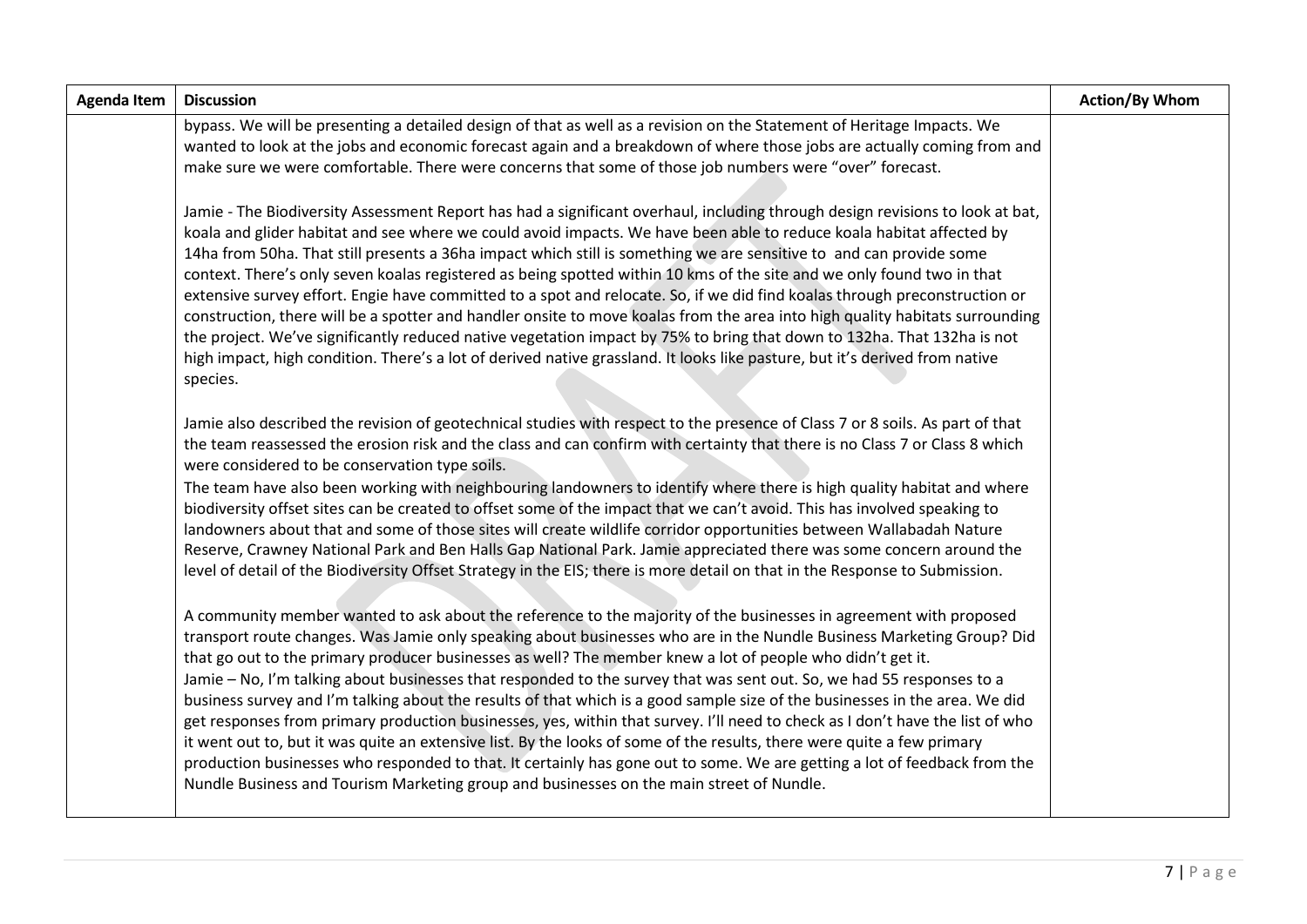| <b>Agenda Item</b> | <b>Discussion</b>                                                                                                                                                                                                                                                                                                                                                                                                                                                                                                                                            | <b>Action/By Whom</b> |
|--------------------|--------------------------------------------------------------------------------------------------------------------------------------------------------------------------------------------------------------------------------------------------------------------------------------------------------------------------------------------------------------------------------------------------------------------------------------------------------------------------------------------------------------------------------------------------------------|-----------------------|
|                    | A community member commented that only having one layby on Morrisons Gap Road is a concern. It would be an<br>advantage to have more than one layby along a particular windy section with no double lanes to allow traffic to get past.                                                                                                                                                                                                                                                                                                                      |                       |
|                    | In response to a question from a member asking what are the numbers of the turbines that have been removed, Jamie<br>responded that they are: Turbine WP1 on the furthest western extent; WP19 on the southern side; WP23, WP27 and WP31<br>also removed. There were four turbines with potential high risk of impact to bat species and birds and three of those<br>turbines were removed and modified the location of the fourth to avoid that impact. It's completely avoided impact to two<br>bat species.                                               |                       |
|                    | A community member expressed concern that there is still a lack of detail in what was presented and is happy to wait until<br>they see the Response to the Submissions; they still haven't seen the Hydrology address.<br>Jamie - The detail will be presented including an updated Soil and Water Report that has responded to a detailed<br>geotechnical investigation.                                                                                                                                                                                    |                       |
|                    | Jamie then described that the team will be working through finalising the submissions and the report, submitting this to<br>the Department by 29 October. This will then be published on the Department of Planning's major projects website.                                                                                                                                                                                                                                                                                                                |                       |
|                    | Members were then asked if the proposed amendments present an improvement from what was exhibited, what are the<br>greatest benefits from the amendments and were asked for feedback, good or concerning, in general. Members expressed<br>a mixture of support and concern with respect to the amendments.                                                                                                                                                                                                                                                  |                       |
|                    | A community member observed that the transport route change is sensible and that most of the people who live in Nundle<br>and Hanging Rock won't be encountering a lot heavier traffic and more volume of traffic. This is a good relief.                                                                                                                                                                                                                                                                                                                    |                       |
|                    | Others expressed concern that the questions raised by the team were seeking positive responses only. Furthermore, some<br>members believed that there aren't improvements in the design. The design is still in the wrong location, where the<br>affected will have to wear the impact for everyone else. Some observed that there are still a lot of neighbours struggling<br>with the concept and not getting rapid responses. It was believed that the transport route is a massive issue with that<br>Lindsay's Gap Road and all the way to the highway. |                       |
|                    | Another member followed on from this, noting that the majority of the community have put in their objections and have                                                                                                                                                                                                                                                                                                                                                                                                                                        |                       |
|                    | serious concerns that haven't been addressed. The member observed that, in the last week, they've had people ringing in                                                                                                                                                                                                                                                                                                                                                                                                                                      |                       |
|                    | distress about being harassed to sign Neighbour Agreements. They still feel they are under this enormous pressure to sign<br>Neighbour Agreements and they don't agree with the Project, and they don't agree with the changes to the character of                                                                                                                                                                                                                                                                                                           |                       |
|                    | the landscape and the impacts to the residents in the town and surrounds. What's been taken away is what we have now.                                                                                                                                                                                                                                                                                                                                                                                                                                        |                       |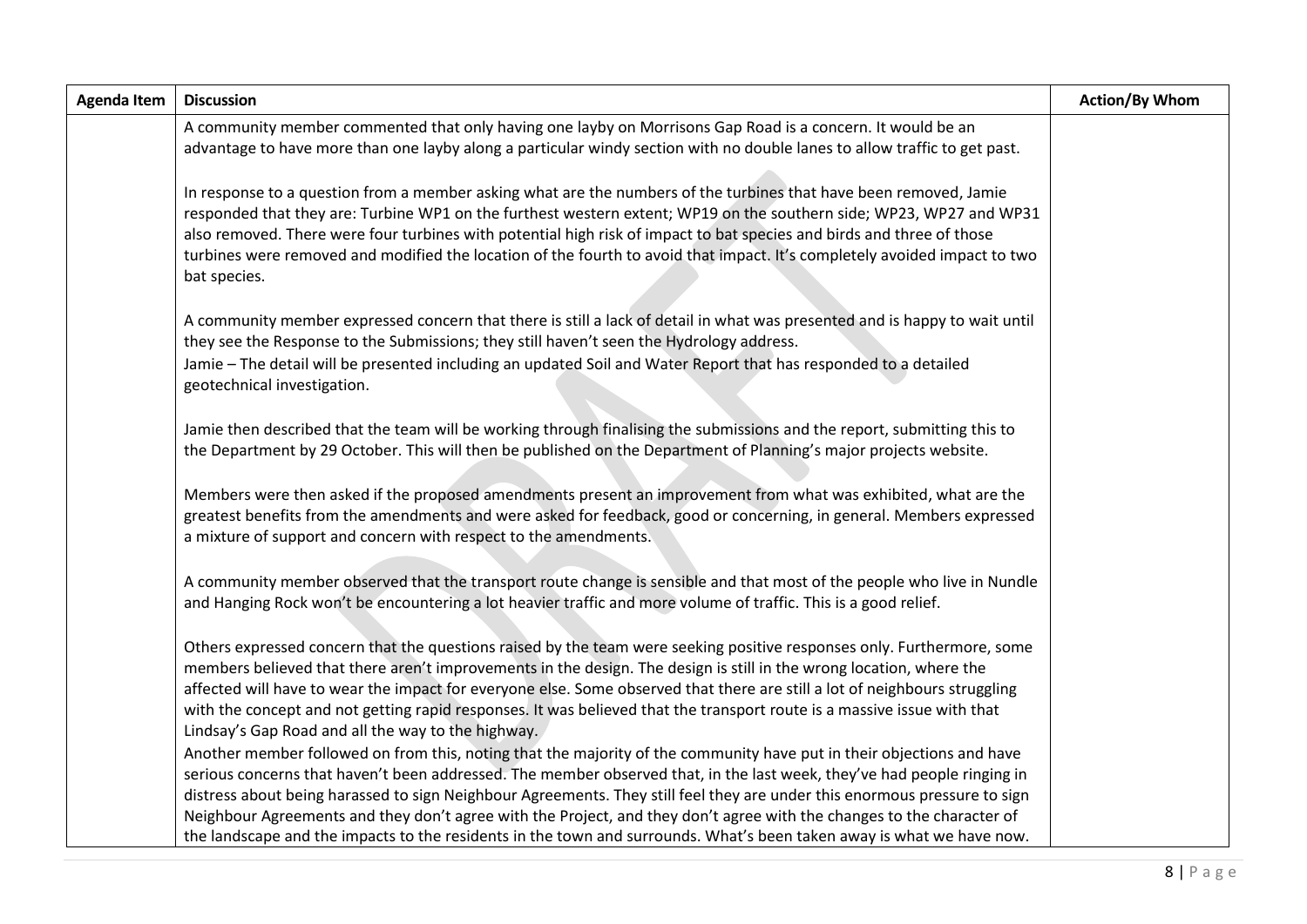| <b>Agenda Item</b> | <b>Discussion</b>                                                                                                                                                                                                                                                                                                                                                                                                                                                                                                                                                                                                                                                                                                                                                                                                                                                                                                                                                                                                                                                                                                                                                                                                                                                                                                                                                                                                                       | <b>Action/By Whom</b> |
|--------------------|-----------------------------------------------------------------------------------------------------------------------------------------------------------------------------------------------------------------------------------------------------------------------------------------------------------------------------------------------------------------------------------------------------------------------------------------------------------------------------------------------------------------------------------------------------------------------------------------------------------------------------------------------------------------------------------------------------------------------------------------------------------------------------------------------------------------------------------------------------------------------------------------------------------------------------------------------------------------------------------------------------------------------------------------------------------------------------------------------------------------------------------------------------------------------------------------------------------------------------------------------------------------------------------------------------------------------------------------------------------------------------------------------------------------------------------------|-----------------------|
|                    | The member asked if the proposal is included in the 34 gigawatts of Expressions of Interest that the State Government                                                                                                                                                                                                                                                                                                                                                                                                                                                                                                                                                                                                                                                                                                                                                                                                                                                                                                                                                                                                                                                                                                                                                                                                                                                                                                                   |                       |
|                    | recently received in relation to the New England Renewable Energy Zone - and, they believed that the State Government<br>has a huge suite of renewables to choose from and this project isn't needed.                                                                                                                                                                                                                                                                                                                                                                                                                                                                                                                                                                                                                                                                                                                                                                                                                                                                                                                                                                                                                                                                                                                                                                                                                                   |                       |
|                    |                                                                                                                                                                                                                                                                                                                                                                                                                                                                                                                                                                                                                                                                                                                                                                                                                                                                                                                                                                                                                                                                                                                                                                                                                                                                                                                                                                                                                                         |                       |
|                    | Jamie - Yes, the Hills of Gold is a part of the 34 gigawatts, that's expressed interest. You don't need to have land<br>agreements signed or be that far advanced to lodge an Expression of Interest for the New England. There is commentary<br>from the Government that even though there's a lot of interest in this area, there is still a requirement outside to develop<br>more renewable projects. You are looking at quite a range of projects. I will say about suitability there is an updated NSW<br>State and Environmental Policy that talks about ensuring that renewable energy projects are built in the right places. We<br>don't have any proposed turbines close to the zoning restrictions that the new Draft Policy is proposing.<br>A community member, to Jamie, noted that the presentation touched on the positives of the project and not the negatives.<br>The member is also curious about the Community Enhancement Fund and how it'll be spilt. \$210,000 a year which equates<br>to about \$570 a day. They didn't think it would be a benefit to the community as some of us believe it will be. They also<br>pointed to the losses to businesses, farming and value of the lifestyle environment and that the losses will outweigh the<br>benefits. The member said that they look forward to the responses, especially the Hills of Gold Preservation one, and all<br>the members that have objected. |                       |
|                    | Jamie - The HOG responses is going to be key for us and we will spend a lot of time trying to get that right and addressing<br>those concerns with the level of detail that we know that will be expected. With regards to the Community Enhancement<br>Fund, I don't think it is fair to compare that to dollars per day and what other businesses are creating. The project is going<br>to bring in significant economic activity in the region, and that's been updated in the numbers. Our job is to ensure we<br>manage the environmental and social impacts that also come with that.                                                                                                                                                                                                                                                                                                                                                                                                                                                                                                                                                                                                                                                                                                                                                                                                                                             |                       |
|                    | Brooke - In relation to what a member was saying about people calling them to say they are being pressured into signing<br>Neighbour Agreements, if you could encourage them to give Meredith a call as that is certainly not the intention of Engie to<br>pressure anyone in anyway, so it would be great to find out who that is so we can make sure that is rectified. It's obviously<br>a voluntary thing to sign and if they do feel they are being pressured we would definitely like to hear about that.<br>The member said that they will pass that information on to the landholders, but they would prefer for further<br>communication to be in writing rather than phone calls. They want all the information to be provided in writing, so they<br>have the time to absorb it and don't want to be harassed over the phone or Zoom meetings are not their communication<br>choice of preference. The member continued that the Community Enhancement Fund has been plagued with challenges<br>where community members have put up projects that have not had any basis in realism and it is very dangerous to start<br>throwing around ideas about how this money can be spent when even in the FAQ, the actual mechanism for deciding how<br>and which project will be funded is not even going to be finalised until "if" the project is going to be approved.                                                           |                       |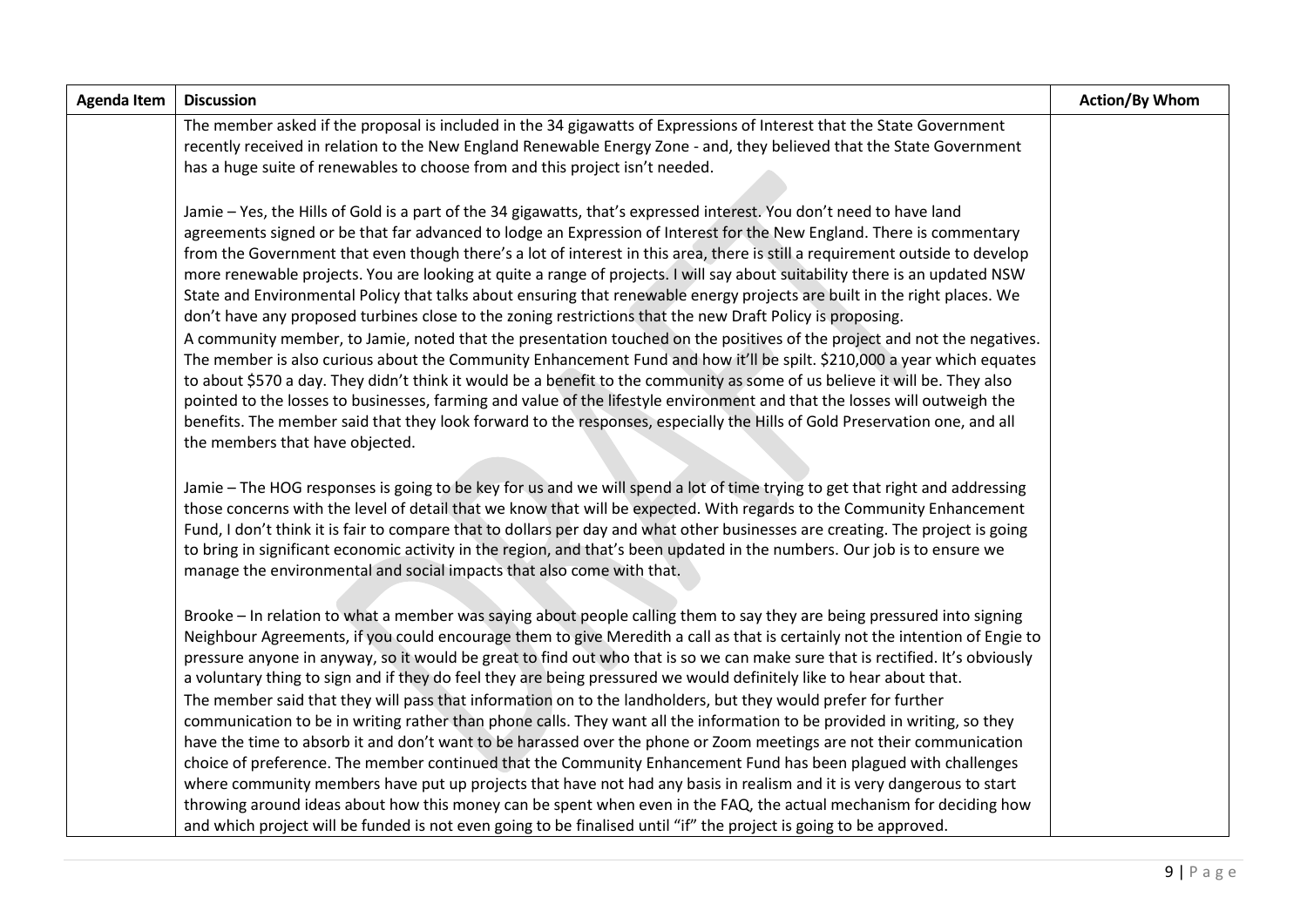| <b>Agenda Item</b> | <b>Discussion</b>                                                                                                                                                                                                                                                                                                                                                                                                                                                                                                                                                                                                                                                                                                           | <b>Action/By Whom</b>                                                |
|--------------------|-----------------------------------------------------------------------------------------------------------------------------------------------------------------------------------------------------------------------------------------------------------------------------------------------------------------------------------------------------------------------------------------------------------------------------------------------------------------------------------------------------------------------------------------------------------------------------------------------------------------------------------------------------------------------------------------------------------------------------|----------------------------------------------------------------------|
|                    | Jamie - We have done a lot of consultation on the Community Enhancement Fund for governance both with Council and<br>with members of the CCC, that's been documented. It is made clear in the Project that the Community Enhancement Fund<br>is only provided if the project progresses into construction.                                                                                                                                                                                                                                                                                                                                                                                                                  |                                                                      |
|                    | In response, a community member believed that it's not just the financial benefit but also the lack of community consent. A<br>large percentage of our population responded to your EIS, and we know there is a large percentage of that who objected. I<br>don't think you can put a value on this project as a whole if you don't have the community consent. Sure, there is people<br>that want the project with the financial benefits etc but there is also so many that don't and so many non-associated<br>landholders affected surrounding the project and the landholder agreements you don't get have in place. What's your<br>other project you have up your sleeve if this one is rejected from the Department? |                                                                      |
|                    | Jamie -We are focused on this project and working on solving the problems that we understand from the community.<br>We've spent the significant majority of the year working on this project and concerns that have been raised.                                                                                                                                                                                                                                                                                                                                                                                                                                                                                            |                                                                      |
|                    | A member noted that they were pleased with the changes with the light. They believed that what the area can gain from<br>the wind continually amazes them and feels the community are misunderstanding what the wind resource is out there in<br>comparison for having to use diesel or for the broader community using coal. For them, the bigger scheme of things is to<br>harness a natural resource that long term our next generations are going to be better off.                                                                                                                                                                                                                                                     |                                                                      |
| 5.                 | <b>Next Meeting</b>                                                                                                                                                                                                                                                                                                                                                                                                                                                                                                                                                                                                                                                                                                         |                                                                      |
|                    | David - Response to Submissions to be submitted late October and once that is out, I think we'll have a better idea of how<br>much notice to give members and what sort of background information to provide beforehand.                                                                                                                                                                                                                                                                                                                                                                                                                                                                                                    | ACTION 8 - David to<br>liaise with Jamie at the<br>end of October re |
|                    | Jamie - you'll be getting more information soon but if members would like to sit down and have a meeting and go through<br>it all in Teams in more detail, happy to do that or happy to wait until the Response to Submissions is out as well.                                                                                                                                                                                                                                                                                                                                                                                                                                                                              | timing of next CCC<br>meeting                                        |
|                    | Meeting closed at 7:48 pm.                                                                                                                                                                                                                                                                                                                                                                                                                                                                                                                                                                                                                                                                                                  |                                                                      |
|                    |                                                                                                                                                                                                                                                                                                                                                                                                                                                                                                                                                                                                                                                                                                                             |                                                                      |